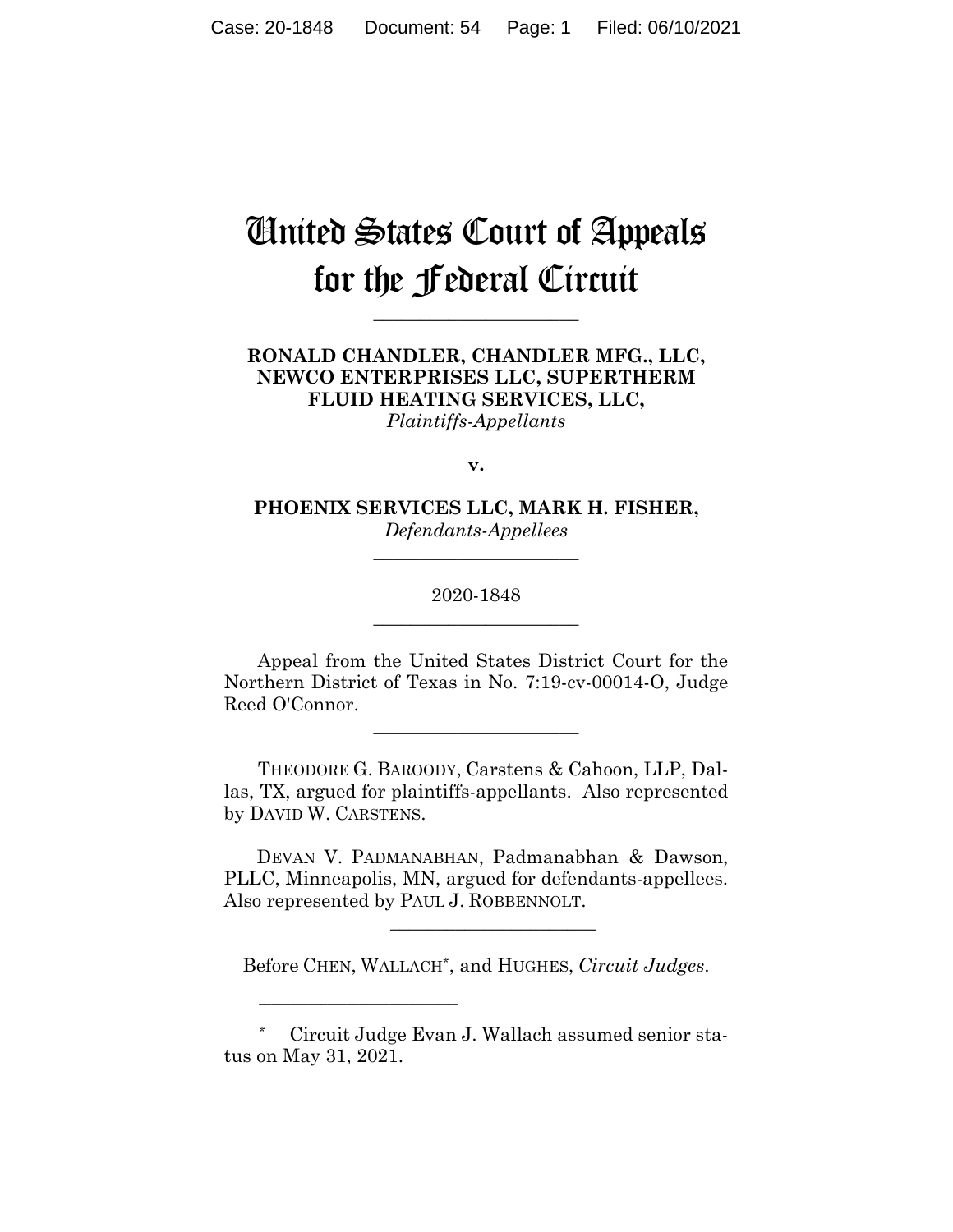HUGHES, *Circuit Judge*.

## **O R D E R**

Appellants assert antitrust claims based on the prior enforcement of U.S. Patent No. 8,171,993 in a separate case and, after we held the patent unenforceable due to inequitable conduct, the alleged continued enforcement through Appellee's listing the patent on their website. We lack jurisdiction because this case does not arise under the patent laws of the United States. Accordingly, we transfer the case to the United States Court of Appeals for the Fifth Circuit, which has appellate jurisdiction over cases from the District Court for the Northern District of Texas.

I

This appeal comes to us from a *Walker Process* monopolization action under § 2 of the Sherman Act.[1](#page-1-0) To succeed on a *Walker Process* claim, a plaintiff must prove (1) that "the antitrust-defendant obtained the patent by knowing and willful fraud on the patent office and maintained and enforced that patent with knowledge of the fraudulent procurement," and (2) that the plaintiff can satisfy "all other elements necessary to establish a Sherman Act monopolization claim." *TransWeb, LLC v. 3M Innovative Props. Co.*, 812 F.3d 1295, 1306 (Fed. Cir. 2016). Here, Plaintiffs Ronald Chandler, Chandler Manufacturing, LLC, Newco Enterprises, LLC, and Supertherm Heating Services, LLC (Chandler) allege that the first prong of the *Walker Process* claim is met by Defendants Phoenix Services, LLC and Mark Fisher (Phoenix) asserting U.S. Patent No. 8,171,993.

<span id="page-1-0"></span><sup>1</sup> In *Walker Process Equip., Inc. v. Food Mach. & Chem. Corp.*, the Supreme Court held that enforcement of a patent procured by fraud on the PTO can be the basis for an antitrust claim. 382 U.S. 172, 176–77 (1965).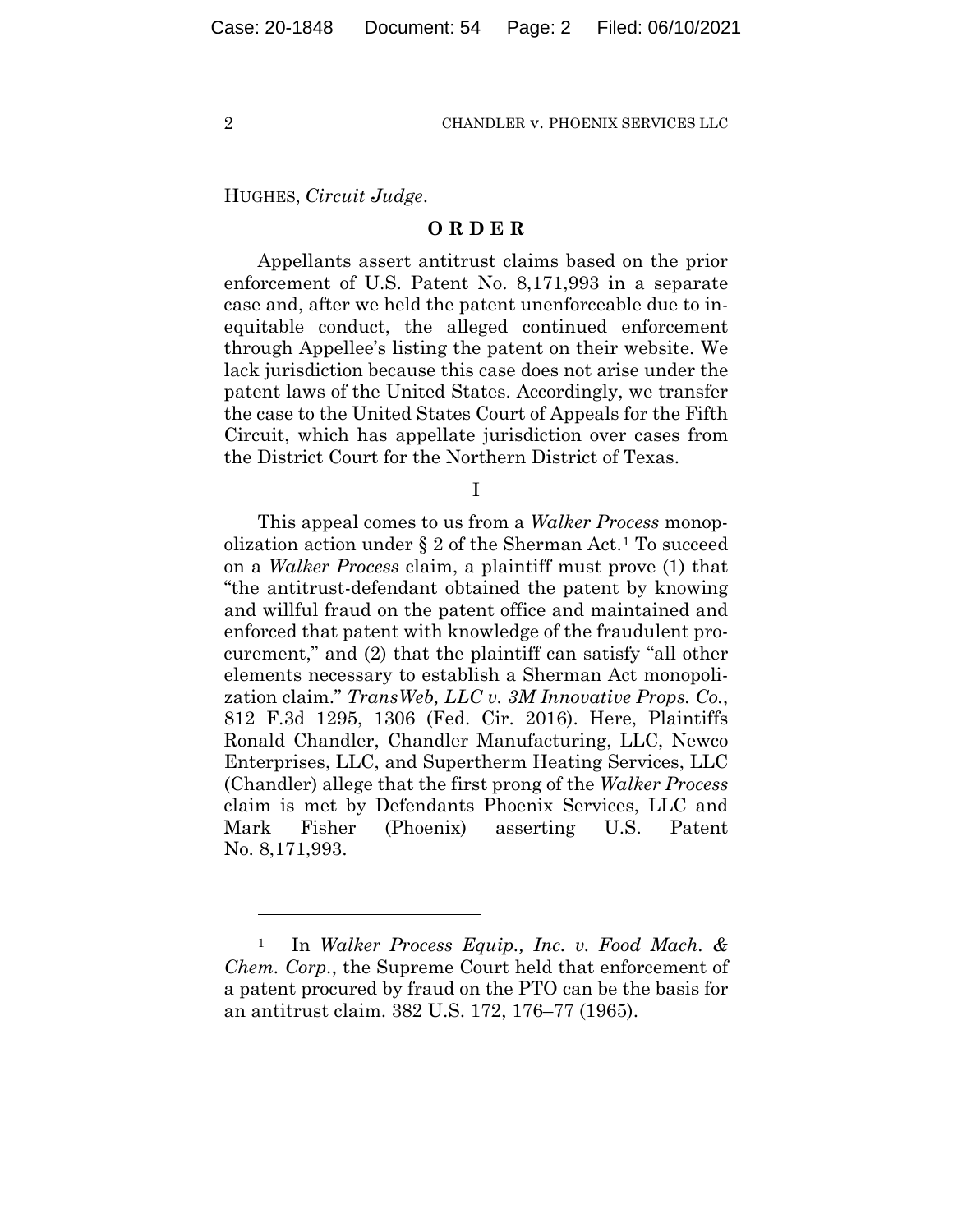Beginning in 2006, a business called Heat On-The-Fly began using a new fracking technology on certain jobs. Heat On-The-Fly's owner, Mark Hefley, later filed a patent application regarding the process, but failed to disclose 61 public uses of the process that occurred over a year before the application was filed. This application led to the '993 patent, and Heat On-The-Fly asserted the '993 patent against a number of parties. In 2014, Defendant Phoenix acquired Heat On-The-Fly and the '993 patent. Chandler alleges that enforcement of the '993 patent continued in various forms. Then, in an unrelated 2018 suit, we affirmed a holding that the knowing failure to disclose prior uses of the fracking process rendered the '993 patent unenforceable due to inequitable conduct. *See Energy Heating, LLC v. Heat On-The-Fly, LLC*, 889 F.3d 1291, 1296 (Fed. Cir. 2018).

Chandler alleges that Phoenix's assertion of the '993 patent against Chandler constitutes a *Walker Process* antitrust violation.

## II

We have jurisdiction over the appeal of a final decision of a district court "in any civil action arising under . . . any Act of Congress relating to patents." 28 U.S.C. § 1295(a)(1). However, while *Walker Process* antitrust claims may *relate* to patents in the colloquial use of the term, our jurisdiction extends "only to those cases in which a well-pleaded complaint establishes either that federal patent law creates the cause of action or that the plaintiff's right to relief necessarily depends on resolution of a substantial question of federal patent law, in that patent law is a necessary element of one of the well-pleaded claims." *Christianson v. Colt Indus. Operating Corp*., 486 U.S. 800, 809 (1988); *see also Holmes Grp., Inc. v. Vornado Air Circulation Sys., Inc*., 535 U.S. 826, 834 (2002) ("Not all cases involving a patentlaw claim fall within the Federal Circuit's jurisdiction . . . Congress referred to a well-established body of law that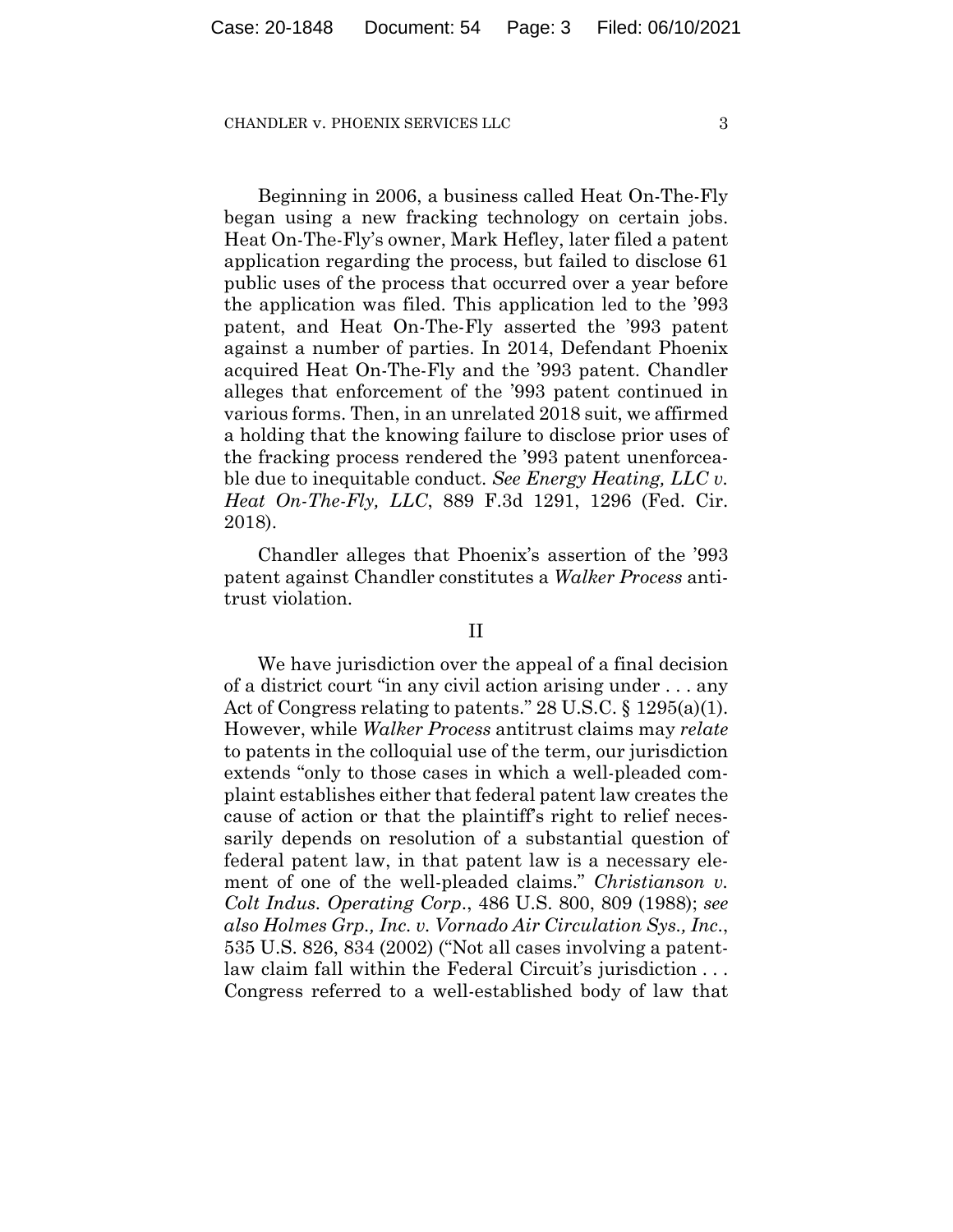requires courts to consider whether a patent-law claim appears on the face of the plaintiff's well-pleaded complaint."), *superseded in part by statute*, Leahy-Smith America Invents Act sec. 19(b), Pub. L. No. 112-29, 125 Stat. 284, 331–32 (2011) (amending 28 U.S.C. § 1295(a)(1) to add compulsory patent counterclaims) (hereinafter AIA); *Xitronix Corp. v. KLA-Tencor Corp*., 882 F.3d 1075, 1076 (Fed. Cir. 2018) (*Xitronix I*) (applying *Christianson*, 486 U.S. at 809, to our current jurisdictional statute). Here, because Chandler's cause of action arises under the Sherman Act rather than under patent law, and because the claims do not depend on resolution of a substantial question of patent law, we lack subject matter jurisdiction.

A

We recently analyzed a similar situation in *Xitronix I*. *See* 882 F.3d at 1075. There, the plaintiff asserted a standalone *Walker Process* monopolization claim based on enforcement of a live patent, alleging fraud on the PTO in procuring that patent. *Id.* We held that we lacked jurisdiction. *Id.* While acknowledging that issues regarding "alleged misrepresentations to the PTO will almost certainly require some application of patent law," we held that a *Walker Process* claim does not inherently present a substantial issue of patent law under Supreme Court precedent. *Id.* at 1078.

To aid our interpretation of the words "arising under" in 28 U.S.C.  $\S$  1295(a)(1), we drew from the Supreme Court's decision in *Gunn v. Minton*, where the Court interpreted those same words in 28 U.S.C. § 1338. *Id.* at 1077 (citing *Gunn v. Minton*, 568 U.S. 251, 259 (2013)); *see also Christianson*, 486 U.S. at 808–09 (demanding "linguistic consistency" in interpreting various jurisdictional statutes involving "arising under" language). In *Gunn*, the Supreme Court held that a patent attorney malpractice case did not "arise under" federal patent law for the purposes of § 1338, even though it necessarily involved the resolution of a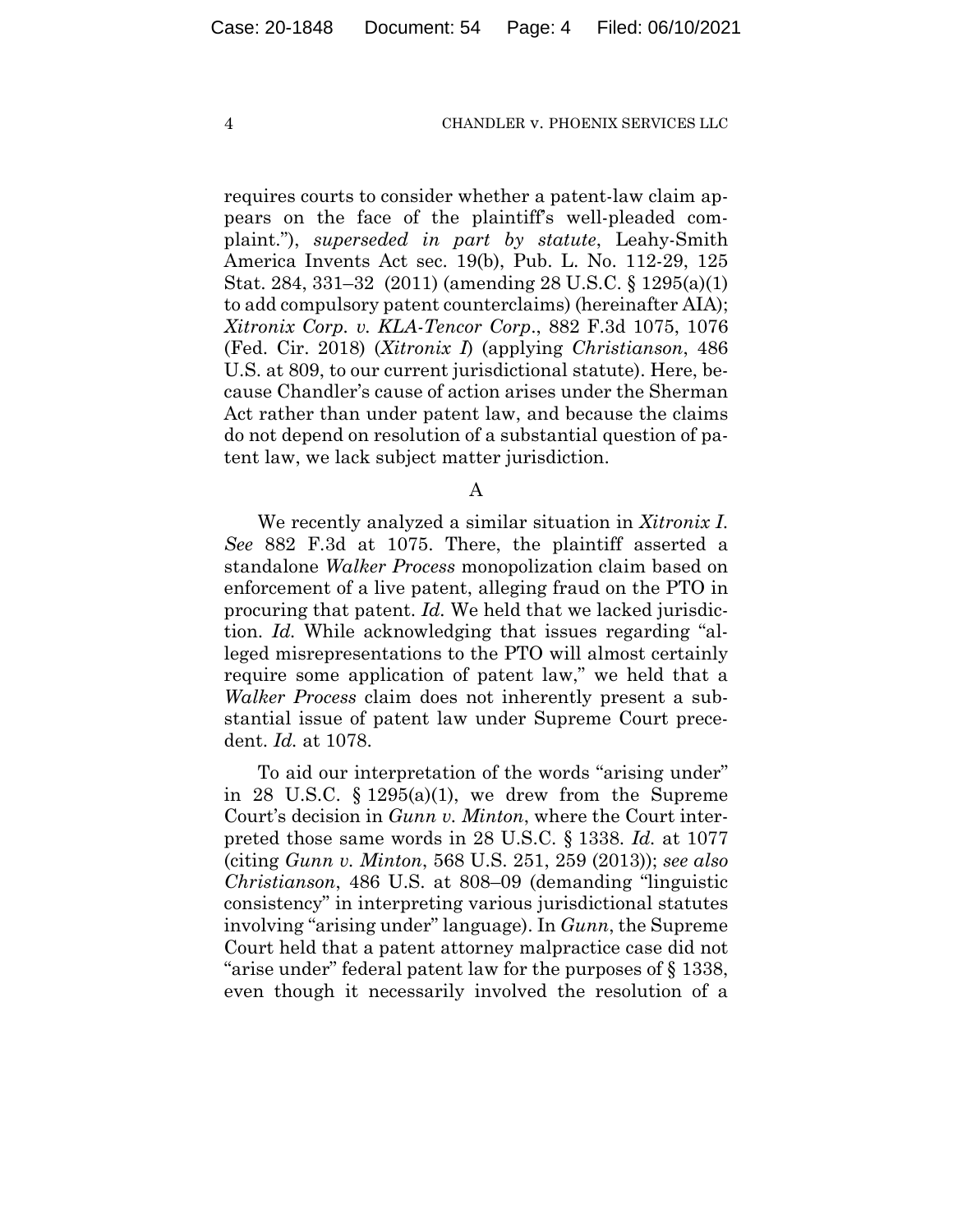patent law question. 568 U.S. at 258–59. The Court reasoned that resolution of the patent "case within a case" would have no effect on "the real-world result of the prior federal patent litigation," *id.* at 261, and that allowing a state court to resolve the underlying patent issue would not undermine the uniform body of patent law because "federal courts are of course not bound by state court case-withina-case patent rulings." *Id.* at 262. "[T]he possibility that a state court will incorrectly resolve a state claim is not, by itself, enough to trigger the federal courts' exclusive patent jurisdiction, even if the potential error finds its root in a misunderstanding of patent law." *Id.* at 263. Similarly, in *Xitronix I*, we found that the risk of another circuit making an erroneous or inconsistent patent law decision within a *Walker Process* claim is not enough to trigger our jurisdiction over federal patent law cases:

The underlying patent issue in this case, while important to the parties and necessary for resolution of the claims, does not present a substantial issue of patent law. . . . Patent claims will not be invalidated or revived based on the result of this case. Because Federal Circuit law applies to substantive questions involving our exclusive jurisdiction, the fact that at least some *Walker Process* claims may be appealed to the regional circuits will not undermine our uniform body of patent law. . . . As in *Gunn*, even if the result of this case is preclusive in some circumstances, the result is limited to the parties and the patent involved in this matter.

*Xitronix I*, 882 F.3d at 1078 (citations omitted).

Our *Xitronix I* decision is precedential and adherence to that precedent mandates transfer of this case to the Fifth Circuit. As in *Xitronix I*, there are no patent issues outside of the *Walker Process* antitrust claim. Further, because a prior decision declared the '993 patent unenforceable, the appellate court hearing this case may have little or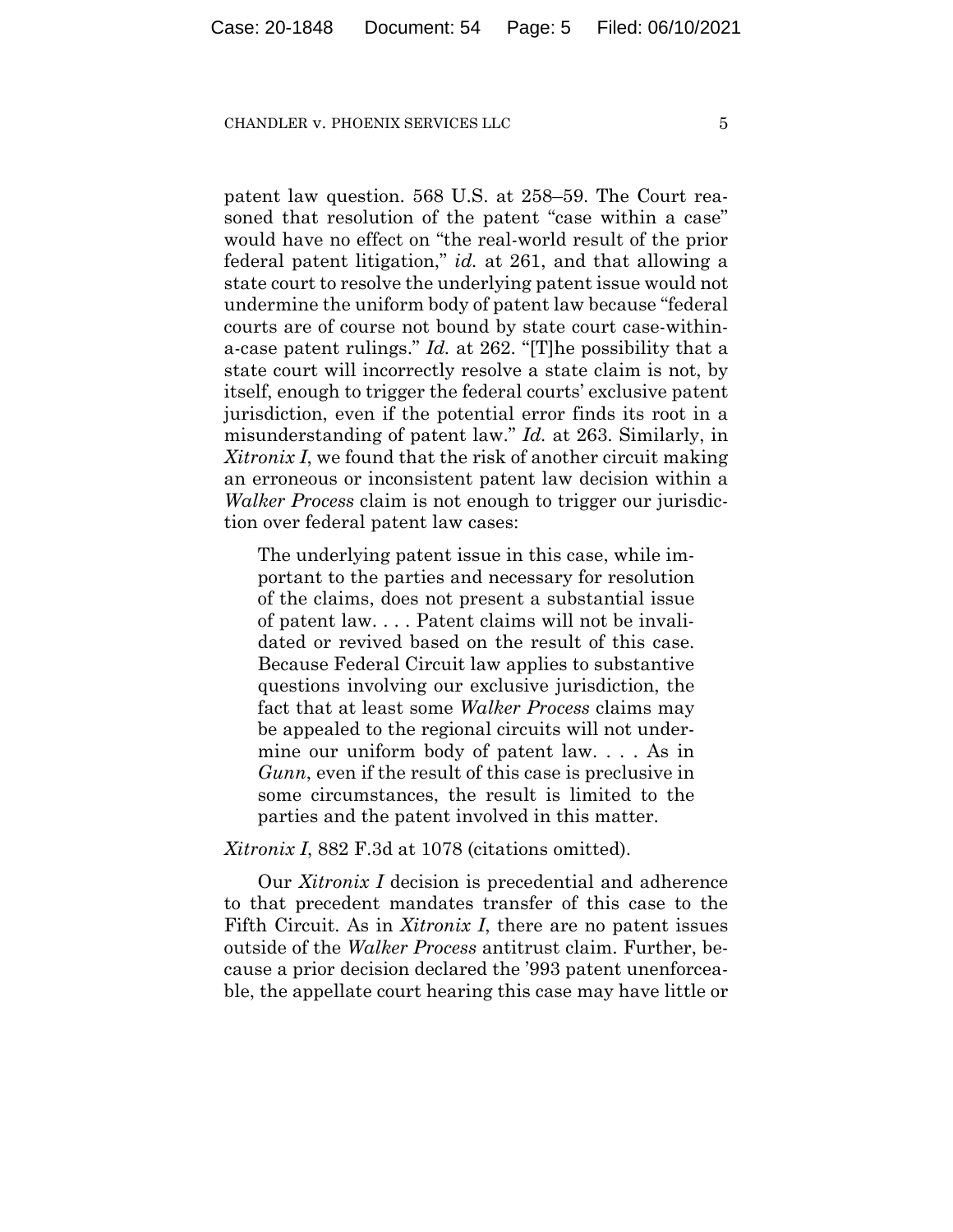no need to delve into patent law issues. Although we do not hold that our jurisdiction turns on whether a patent can still be asserted, we find it significant that Appellants fail to clearly raise any patent law questions not already addressed in *Energy Heating*. *See Energy Heating*, 889 F.3d at 1302. The enforceability of the patent is no longer at issue and Chandler's arguments center on the nature of Phoenix's relationship to the inventor's inequitable conduct rather than on the conduct before the patent office itself. *See, e.g.*, Appellant's Br. 44 (arguing that Phoenix should be treated as a "single enterprise" with Heat On-The-Fly). Therefore, the case to invoke our jurisdiction is even weaker here than in *Xitronix I*.

B

On transfer of *Xitronix I*, the Fifth Circuit held our conclusion to be implausible, and returned the case to us. *Xitronix Corp. v. KLA-Tencor Corp*., 916 F.3d 429, 444 (5th Cir. 2019) (*Xitronix II*); *see also Christianson*, 486 U.S. 800, 819 (1988) ("[I]f the transferee court can find the transfer decision plausible, its jurisdictional inquiry is at an end."). Respectfully, we disagree with the Fifth Circuit's interpretation.

After noting that "*Christianson* linked § 1295 to § 1338 and § 1331," which makes *Gunn* relevant to our analysis of § 1295, the Fifth Circuit attempted to distinguish *Gunn* by emphasizing that "[w]hen *Christianson* was decided, § 1295 referred to § 1338 expressly, [but] [b]y the time of *Gunn* . . . the phrase 'any civil action arising under . . . any Act of Congress relating to patents' replaced the reference to § 1338.'" *Xitronix II*, 916 F.3d at 442–43.

We do not read this minor change to  $\S$  1295 as being so sweeping as to divorce § 1295's connection to § 1338 and  $\S$  1331. Section 19 of the AIA amended both  $\S$  1295(a)(1) and  $\S$  1338(a). It revised  $\S$  1295(a)(1) to parallel  $\S$  1338(a) while expanding Federal Circuit jurisdiction to cover compulsory counterclaims, a situation not at issue here. The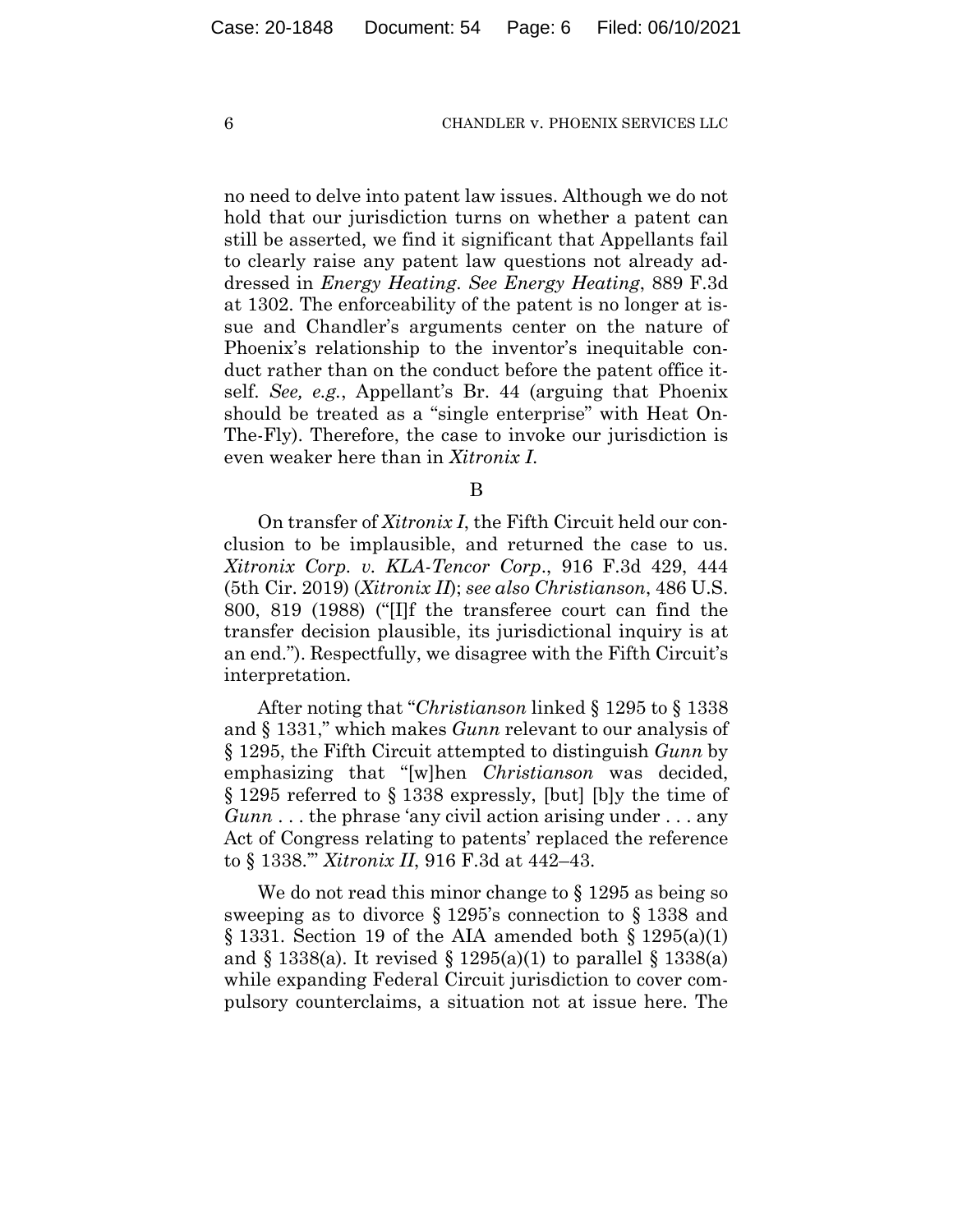Supreme Court in *Christianson* linked § 1331 and § 1338 for the purpose of "linguistic consistency," 486 U.S. at 808, and the AIA made the relevant wordings of § 1295 and § 1338 essentially identical. *Compare* 28 U.S.C. § 1295(a)(1) (giving us jurisdiction over appeals of "any civil action arising under . . . any Act of Congress relating to patents"), *with* 28 U.S.C. § 1338(a) (giving federal courts jurisdiction over "any civil action arising under any Act of Congress relating to patents"). We think it is clear that Congress intended the link between the statutes to continue rather than end. Thus, we respectfully disagree with the Fifth Circuit's conclusion that the Supreme Court's interpretation of § 1331 and § 1338 in *Gunn* is irrelevant to our interpretation of § 1295.

The Fifth Circuit also intimated that our precedent dictates that we have jurisdiction over standalone *Walker Process* claims, but we respectfully disagree. *See Xitronix II*, 916 F.3d at 439 ("[T]he Federal Circuit read its precedent predating *Gunn* in a manner at odds with our reading of that caselaw."). The Fifth Circuit cited two Federal Circuit decisions for this proposition. First, in *Nobelpharma AB v. Implant Innovations, Inc.*, 141 F.3d 1059, 1068 (Fed. Cir. 1998), we held that it was appropriate to apply "Federal Circuit law," rather than regional law, to a *Walker Process*  claim. *See Xitronix II*, 916 F.3d at 439. But this does not mean that we have jurisdiction over all *Walker Process*  claims. While the scope of our jurisdiction and whether Federal Circuit law applies are related questions, they are distinct. *See FilmTec Corp. v. Hydranautics*, 67 F.3d 931, 935 (Fed. Cir. 1995) ("Unless a procedural matter is importantly *related to* an area of this court's exclusive jurisdiction, . . . we will usually be guided by the views of the circuit in which the trial court sits. . . .") (emphasis added). As we recognized in *Nobelpharma*, *Walker Process* claims usually arise in the context of patent litigation and therefore "clearly *involve*[]" our jurisdiction, but that does not mean every *Walker Process* claim gives rise to Federal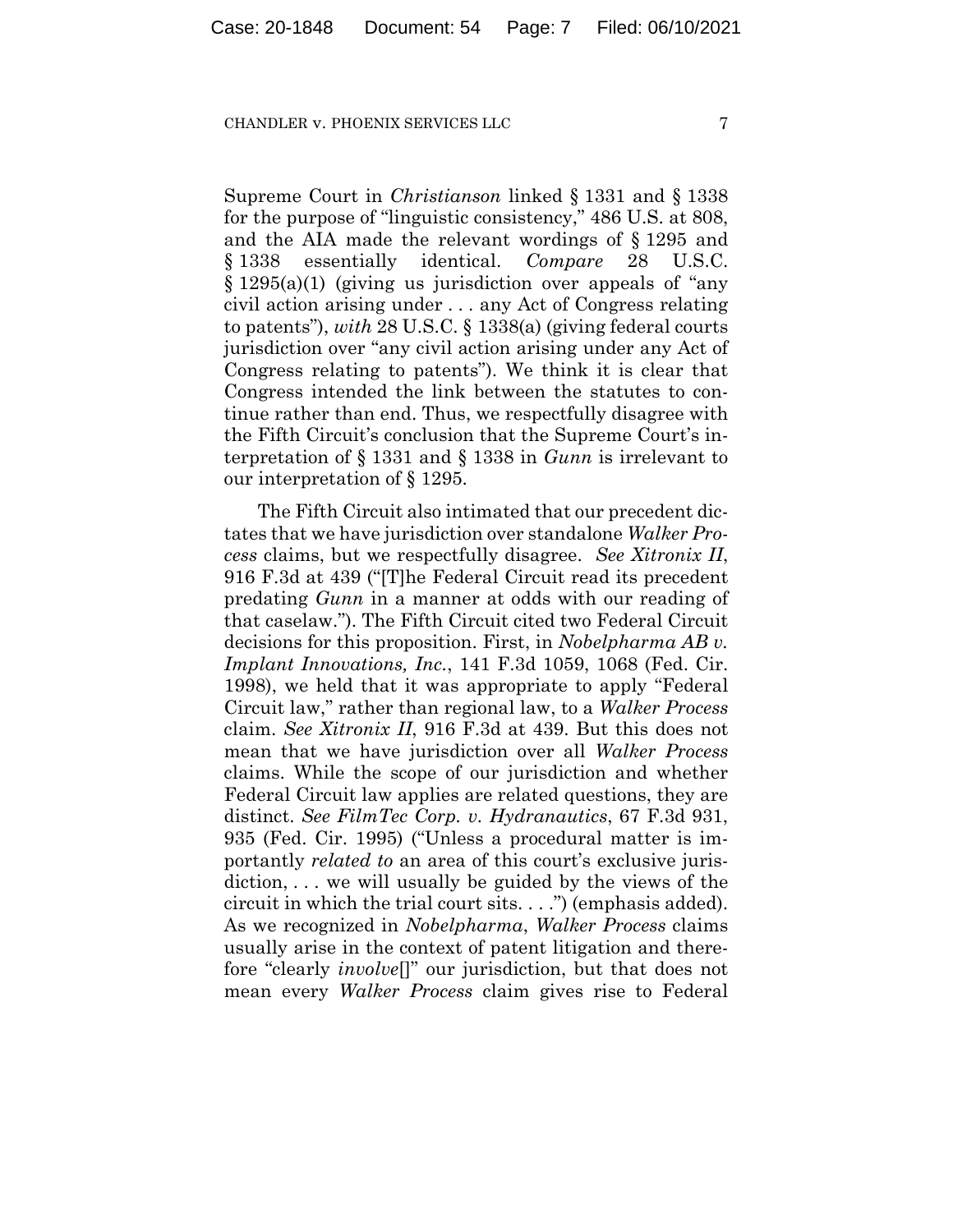Circuit jurisdiction. *See Nobelpharma*, 141 F.3d at 1067; *id.* at 1068 ("Because *most* cases involving [inequitable conduct] will therefore be appealed to this court, we conclude that we should decide these issues as a matter of Federal Circuit law, rather than rely on various regional precedents.") (emphasis added); *Xitronix I*, 882 F.3d at 1078.

Second, the Fifth Circuit quoted a footnote in *In re Ciprofloxacin Hydrochloride Antitrust Litig.*, 544 F.3d 1323, 1330 n.8 (Fed. Cir. 2008) (*Cipro*) to support its conclusion. *See Xitronix II*, 916 F.3d at 437 ("Accepting the transfer, the Federal Circuit observed that 'the determination of fraud before the PTO necessarily involves a substantial question of patent law.'") (quoting *Cipro*, 544 F.3d at 1330 n.8)). But as we noted in *Xitronix I*, we must consider this footnote in context. 882 F.3d at 1079. In *Cipro*, jurisdiction was not disputed, and because we received the case on transfer, we reviewed the issue under the plausibility standard of *Christianson* rather than conducting de novo analysis. *See id.* As such, we do not interpret our precedent to mandate exclusive Federal Circuit jurisdiction over all *Walker Process* cases. To the contrary, our precedential opinion in *Xitronix I* is directly on-point here and therefore governs our decision.

 $\mathcal{C}$ 

On return of *Xitronix* from the Fifth Circuit, we accepted jurisdiction as plausible. *Xitronix Corp. v. KLA-Tencor Corp.*, 757 F. App'x 1008, 1010 (Fed. Cir. 2019) (nonprecedential) (*Xitronix III*). In our nonprecedential opinion, we stated:

Despite [its] flaws, the Transfer Order's conclusion that we have jurisdiction is not implausible. The Court's decision in *Gunn* could be read to imply that whether the patent question at issue is substantial depends on whether the patent is "live" such that the resolution of any question of patent law is not "merely hypothetical." *See Gunn*, 568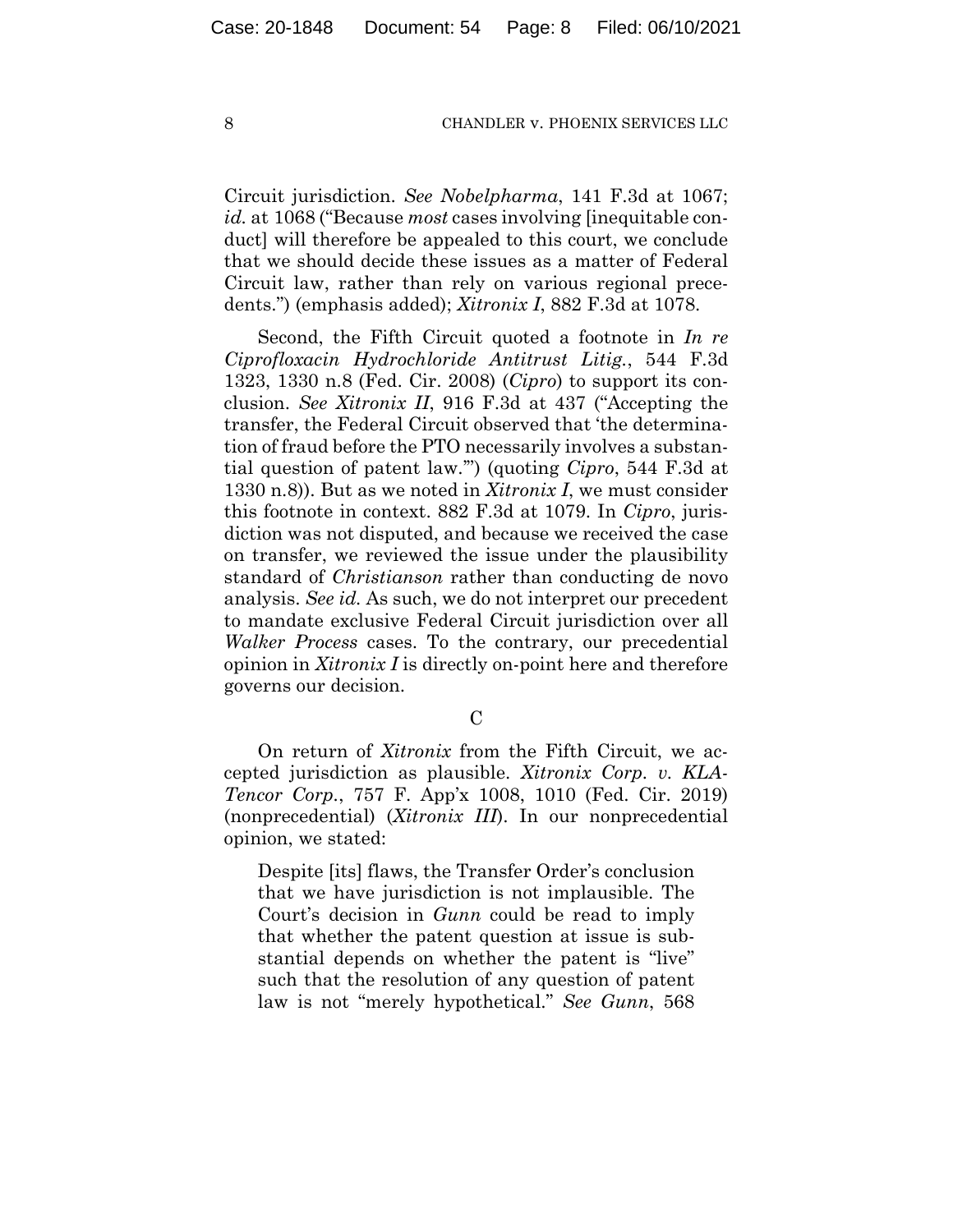U.S. at  $261...$  Here, the underlying patent has not expired, and the resolution of the fraud question could affect its enforceability.

*Id.*; *see also Xitronix II*, 916 F.3d at 439–41 (emphasizing that in *Xitronix,* the patent at issue was "currently valid and enforceable," so the "litigation [had] the potential to render that patent effectively unenforceable and to declare the PTO proceeding tainted by illegality. This alone distinguishes the present case from *Gunn*.").[2](#page-8-0) We therefore followed the Fifth Circuit's conclusion and accepted jurisdiction.

Here however, even that reasoning would not lead us to find a "plausible" basis for jurisdiction, much less jurisdiction under our court's binding precedent in *Xitronix I*. The patent allegedly being enforced by Phoenix has already been ruled unenforceable. *Energy Heating*, 889 F.3d at 1296 ("We affirm the district court's declaratory judgment that U.S. Patent No. 8,171,993 is unenforceable due to inequitable conduct."). This case will not alter the validity of the '993 patent. Any discussion of the '993 patent would be "merely hypothetical," and would not "change the realworld result of the prior federal patent litigation." *See Gunn*, 568 U.S. at 261.

<span id="page-8-0"></span><sup>2</sup> We reiterate, however, that although we found this reasoning plausible, we did not endorse it. *Compare Xitronix III*, 757 F. Appx. at 1010 ("[W]e reject the theory that our jurisdiction turns on whether a patent can still be asserted. Under this logic, cases involving *Walker Process* claims based on expired patents would go to the regional circuits while those with unexpired patents would come to us, despite raising the same legal questions."), *with* Appellant's Reply Br. 28 (citing *Xitronix III* in support of jurisdiction).